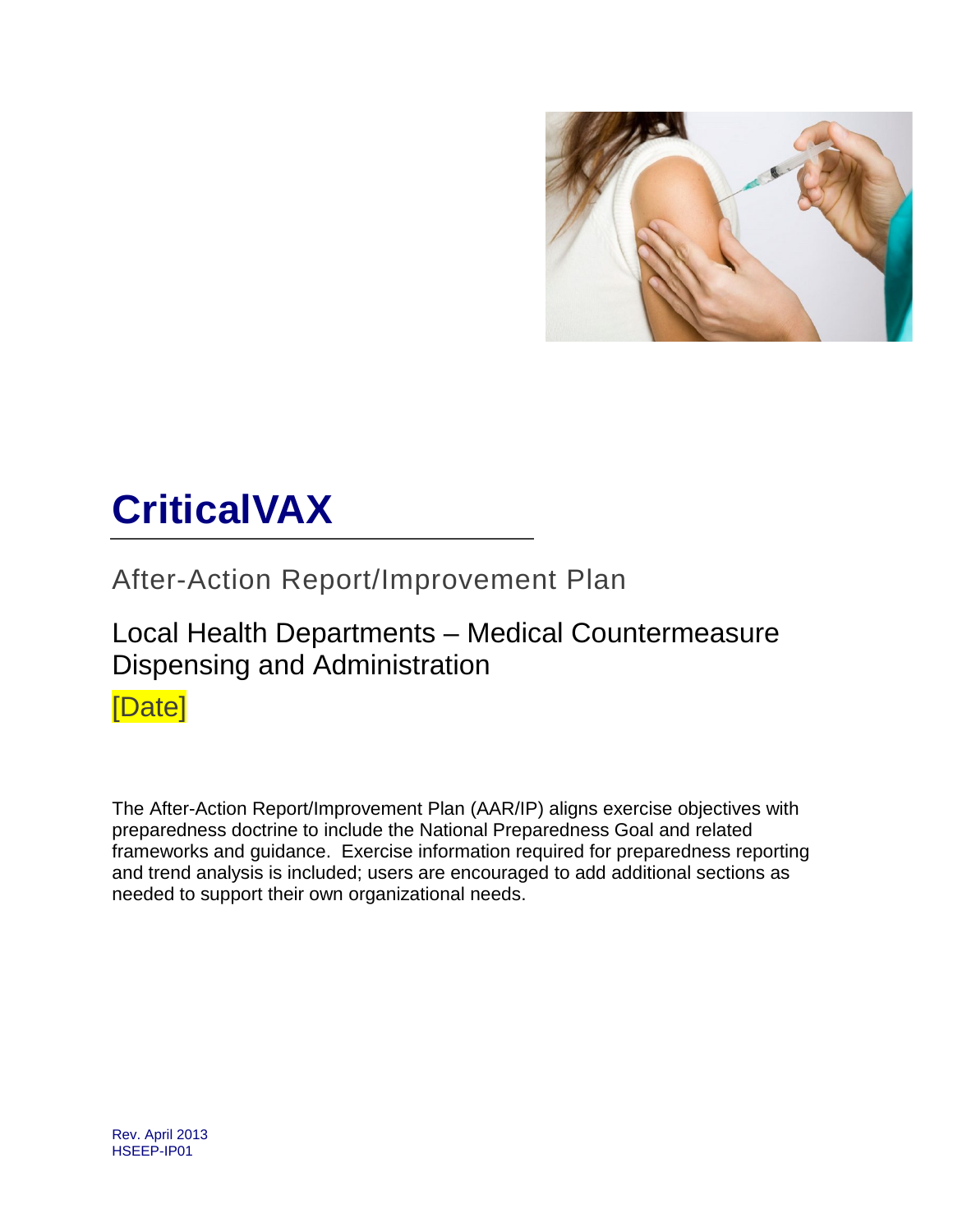#### **EXERCISE OVERVIEW**

| <b>Exercise</b><br><b>Name</b>     | <b>CriticalVAX</b>                                                                                                                                                                                                                                                                       |  |  |  |  |  |
|------------------------------------|------------------------------------------------------------------------------------------------------------------------------------------------------------------------------------------------------------------------------------------------------------------------------------------|--|--|--|--|--|
| <b>Exercise</b><br><b>Dates</b>    | [Indicate the start and end dates of the exercise]                                                                                                                                                                                                                                       |  |  |  |  |  |
| <b>Scope</b>                       | This exercise is a full-scale exercise, planned for three (3) hours at<br>exercise location. Exercise play is limited to this timeframe and<br>this site, and is a response to a biological event. Additional<br>partners may be added at the discretion of the playing<br>organization. |  |  |  |  |  |
| <b>Mission</b><br>Area(s)          | Prevention, Mitigation, Response                                                                                                                                                                                                                                                         |  |  |  |  |  |
| <b>Core</b><br><b>Capabilities</b> | <b>Medical Countermeasure Dispensing and Administration</b>                                                                                                                                                                                                                              |  |  |  |  |  |
|                                    | <b>Objective 1:</b> Notify and confirm availability of the pre-identified Point<br>of Dispensing /Point of Administration (POD/POA) site within one<br>hour of the decision to activate the site.                                                                                        |  |  |  |  |  |
|                                    | <b>Objective 2:</b> Develop a schedule to cover the first two (2)<br>operational periods at least 24 hours prior to the start of POD/POA<br>operations.                                                                                                                                  |  |  |  |  |  |
|                                    | <b>Objective 3:</b> Notify and confirm availability of personnel identified to<br>fill roles for the first operational period at least 24 hours prior to the<br>start of POD/POA operations.                                                                                             |  |  |  |  |  |
| <b>Objectives</b>                  | Objective 4: Ensure that all identified POD/POA staff for first<br>operational period report to the POD/POA within 30 minutes of<br>identified reporting time.                                                                                                                           |  |  |  |  |  |
|                                    | <b>Objective 5:</b> Manage delivery and recovery of the MCM and<br>ancillary supplies to the POD/POA site using the Medical Emergency<br>Response Inventory Tracking System (MERITS) or another inventory<br>system used by the county.                                                  |  |  |  |  |  |
|                                    | Objective 6: Set up POD/POA (materiel, layout, supplies, stations<br>for staff) within six (6) hours prior to POD/POA operations.                                                                                                                                                        |  |  |  |  |  |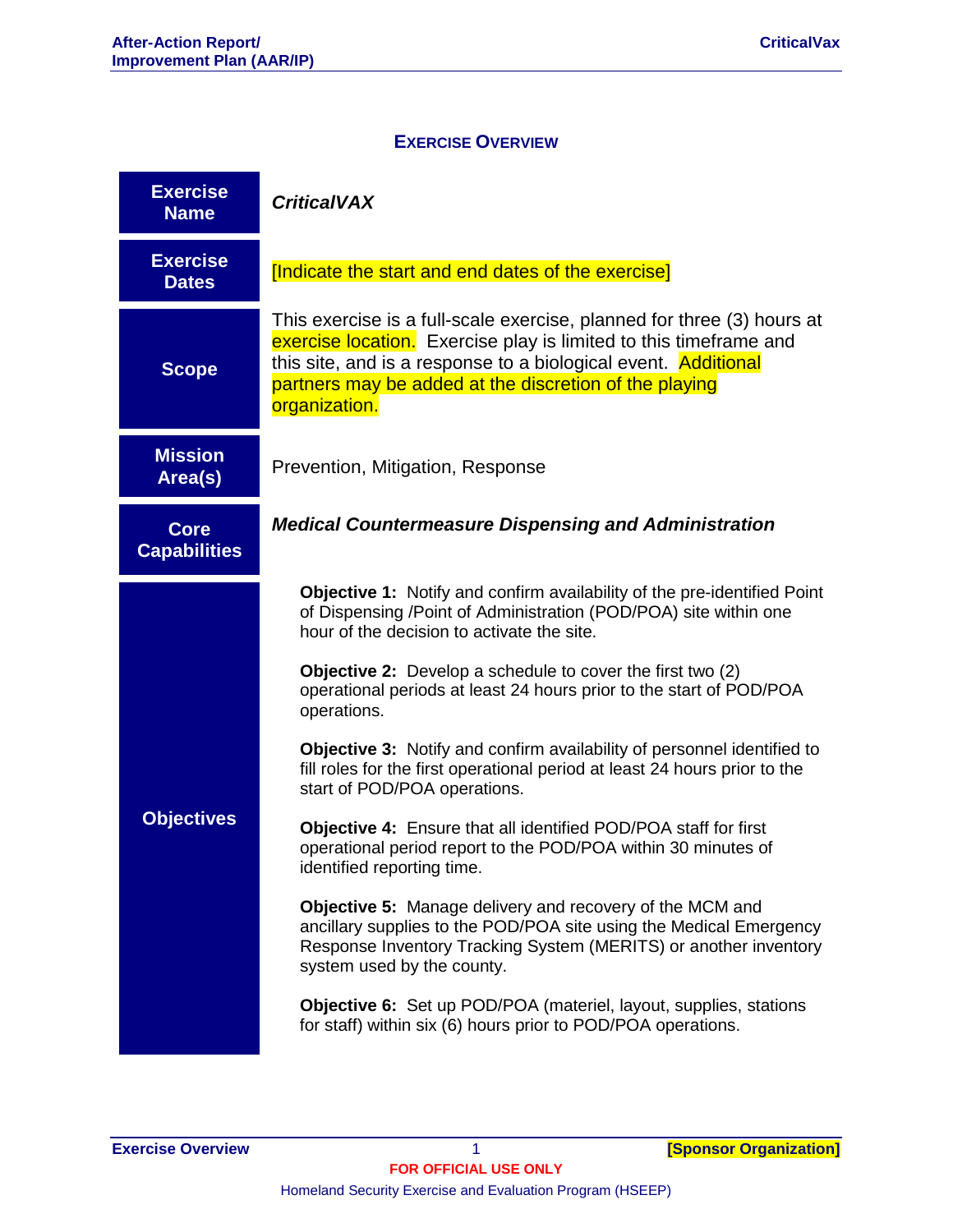|                            | <b>Objective 7:</b> Inform public of dispensing/administration operations,<br>including locations, time period of availability, and method of delivery<br>at least 48 hours prior to start of POD/POA operations.                                                                                                                                                                                                                                                                                                                                                                                                             |
|----------------------------|-------------------------------------------------------------------------------------------------------------------------------------------------------------------------------------------------------------------------------------------------------------------------------------------------------------------------------------------------------------------------------------------------------------------------------------------------------------------------------------------------------------------------------------------------------------------------------------------------------------------------------|
|                            | <b>Objective 8:</b> Activate the Countermeasure Data Management<br>System (CDMS) or other online electronic pre-registration (e.g.,<br>eHealth Scheduling) at least 48 hours before POD/POA operations<br>start to allow recipients to register per planned operational periods to<br>support social distancing within the POD/POA.                                                                                                                                                                                                                                                                                           |
|                            | Objective 9: Ensure that individuals with access and functional<br>needs are provided additional support as requested.                                                                                                                                                                                                                                                                                                                                                                                                                                                                                                        |
|                            | <b>Objective 10: Provide Just-in-Time Training (JITT) to POD/POA staff</b><br>and volunteers within 24 hours before the start of POD/POA<br>Operations.                                                                                                                                                                                                                                                                                                                                                                                                                                                                       |
|                            | <b>Objective 11:</b> Sustain MCM administration operations for three (3)<br>hours and determine hourly throughput based on the throughput for<br>the specific POD/POA plan for that site.                                                                                                                                                                                                                                                                                                                                                                                                                                     |
|                            | Objective 12: Demonstrate maintaining Cold Chain storage of the<br>MCM in accordance with package instructions and the "Vaccine<br>Storage and Handling Toolkit" (January 2020) throughout entire POD<br>operations.                                                                                                                                                                                                                                                                                                                                                                                                          |
|                            | Objective 13: Simulate/administer MCM to affected population for a<br>three (3) hour dispensing period, and ensure outcomes are recorded<br>in CDMS. (Target: #5 in Health Electronic Response Data System<br>(HERDS) Security Survey for the POD/POA site being exercised).                                                                                                                                                                                                                                                                                                                                                  |
|                            | Objective 14: Provide 100% of recipients with instructions on the<br>procedure for reporting adverse events and medical follow-up<br>immediately after vaccine is administered.                                                                                                                                                                                                                                                                                                                                                                                                                                               |
| Threat or<br><b>Hazard</b> | Global Pandemic - COVID-19                                                                                                                                                                                                                                                                                                                                                                                                                                                                                                                                                                                                    |
| <b>Scenario</b>            | As of this date there is not yet a vaccine for Coronavirus-SARS-2,<br>the virus which causes COVID-19. The Centers for Disease<br>Control and Prevention (CDC) is strongly recommending annual flu<br>vaccine for everyone six (6) months of age and older, because it is<br>an effective way to decrease flu illnesses, hospitalizations, and<br>deaths. During the COVID-19 pandemic, reducing the overall<br>burden of respiratory illnesses is important to protect vulnerable<br>populations at risk for severe illness, the healthcare system, and<br>other critical infrastructure. Thus, local health departments and |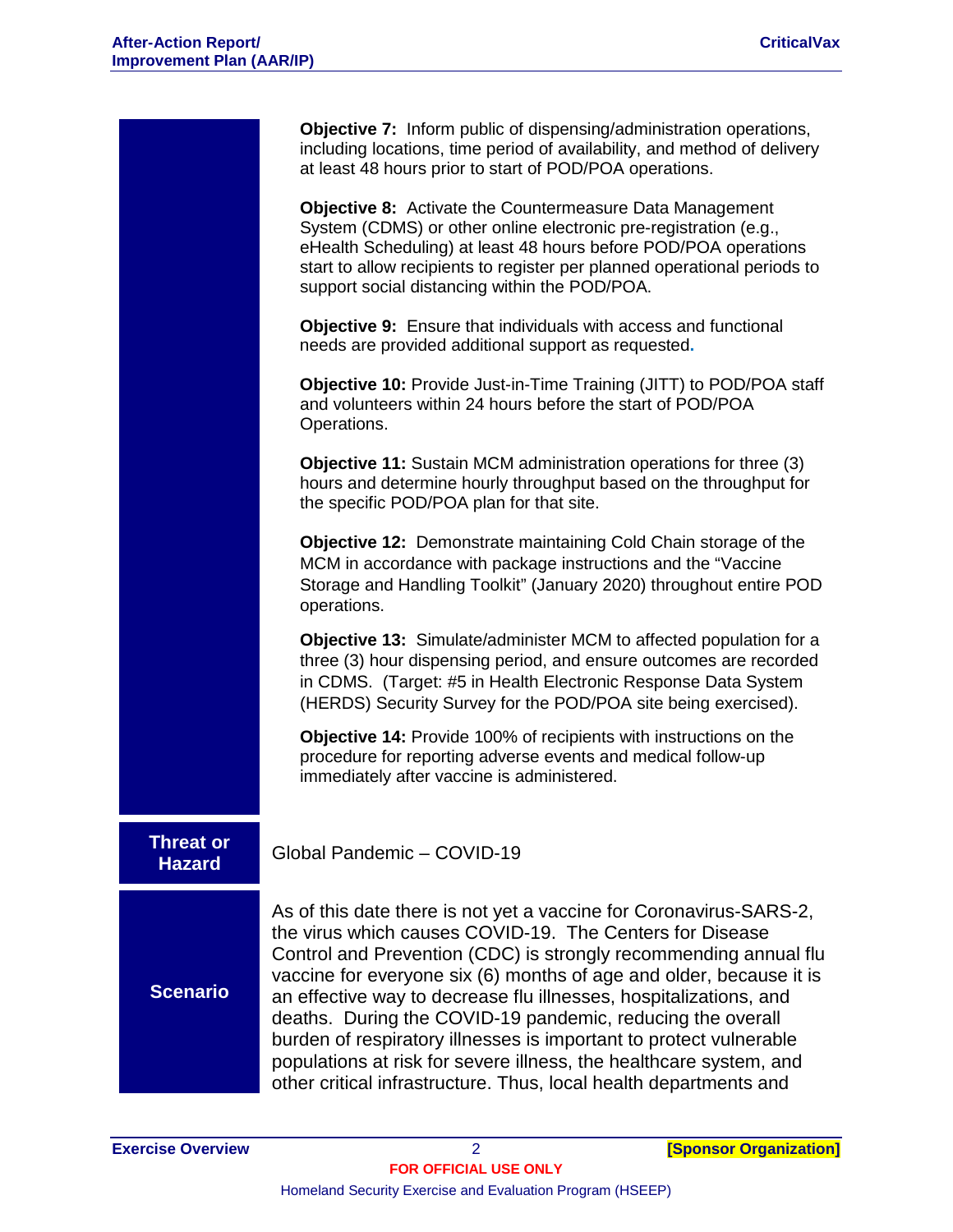|                                              | healthcare providers should use every opportunity during the<br>influenza vaccination season to administer influenza vaccines to all<br>eligible persons.                                                                                                                                                                 |
|----------------------------------------------|---------------------------------------------------------------------------------------------------------------------------------------------------------------------------------------------------------------------------------------------------------------------------------------------------------------------------|
| <b>Sponsor</b>                               | <b>Public Health Emergency Preparedness Cooperative</b><br><b>Agreement</b>                                                                                                                                                                                                                                               |
|                                              | <b>New York State Department of Health</b>                                                                                                                                                                                                                                                                                |
| <b>Participating</b><br><b>Organizations</b> | Insert a brief summary of the total number of participants and<br>participation level (i.e., Federal, State, local, Tribal, non-<br>governmental organizations (NGOs), and/or international<br>agencies). Consider including the full list of participating agencies<br>in Appendix B. Delete Appendix B if not required. |
| <b>Point of</b><br><b>Contact</b>            | <b>Local Health Department to complete</b>                                                                                                                                                                                                                                                                                |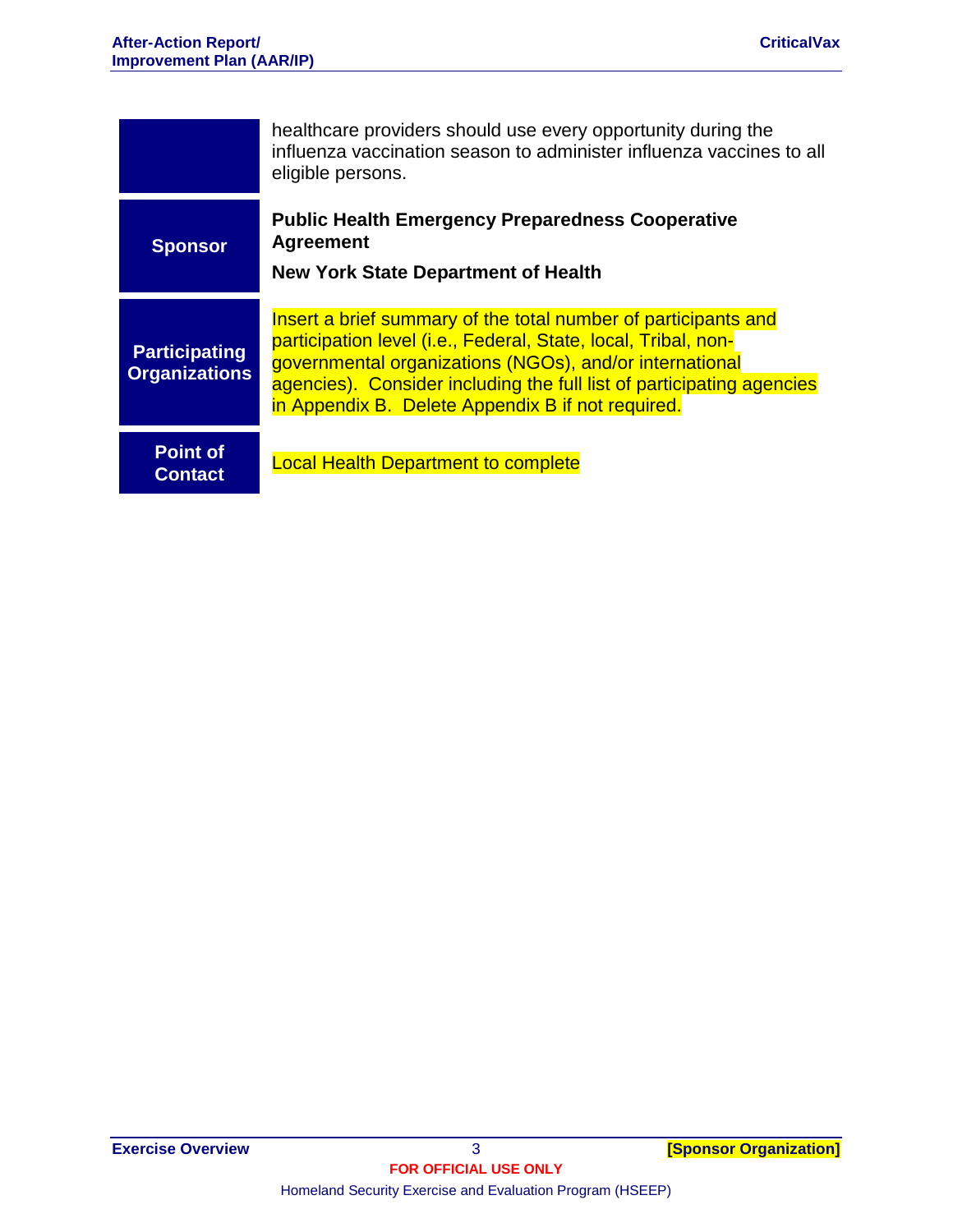### **ANALYSIS OF CORE CAPABILITIES**

Aligning exercise objectives and core capabilities provides a consistent taxonomy for evaluation that transcends individual exercises to support preparedness reporting and trend analysis. Table 1 includes the exercise objectives, aligned core capabilities, and performance ratings for each core capability as observed during the exercise and determined by the evaluation team.

|    | <b>Objective</b>                                                                                                                                                                                                                                | <b>Core Capability</b>                                        | <b>Performed</b><br>without<br><b>Challenges</b><br>(P) | <b>Performed</b><br>with Some<br><b>Challenge</b><br>s(S) | <b>Performed</b><br>with Major<br><b>Challenges</b><br>(M) | <b>Unable to</b><br>be<br><b>Performed</b><br>(U) |
|----|-------------------------------------------------------------------------------------------------------------------------------------------------------------------------------------------------------------------------------------------------|---------------------------------------------------------------|---------------------------------------------------------|-----------------------------------------------------------|------------------------------------------------------------|---------------------------------------------------|
| 1. | Notify and confirm<br>availability of the pre-<br>identified Point of<br>Dispensing /Point of<br>Administration<br>(POD/POA) site<br>within one hour of the<br>decision to activate<br>the site.                                                | Medical<br>Countermeasure<br>Dispensing and<br>Administration |                                                         |                                                           |                                                            |                                                   |
| 2. | Develop a schedule<br>to cover the first two<br>(2) operational<br>periods at least 24<br>hours prior to the<br>start of POD/POA<br>operations.                                                                                                 | Medical<br>Countermeasure<br>Dispensing and<br>Administration |                                                         |                                                           |                                                            |                                                   |
| 3. | Notify and confirm<br>availability of<br>personnel identified<br>to fill roles for the first<br>operational period at<br>least 24 hours prior to<br>the start of POD/POA<br>operations.                                                         | Medical<br>Countermeasure<br>Dispensing and<br>Administration |                                                         |                                                           |                                                            |                                                   |
| 4. | Ensure that all<br>identified POD/POA<br>staff for first<br>operational period<br>report to the<br>POD/POA within 30<br>minutes of identified<br>reporting time.                                                                                | Medical<br>Countermeasure<br>Dispensing and<br>Administration |                                                         |                                                           |                                                            |                                                   |
| 5. | Manage delivery and<br>recovery of the MCM<br>and ancillary supplies<br>to the POD/POA site<br>using the Medical<br>Emergency<br>Response Inventory<br><b>Tracking System</b><br>(MERITS) or another<br>inventory system<br>used by the county. | Medical<br>Countermeasure<br>Dispensing and<br>Administration |                                                         |                                                           |                                                            |                                                   |

4 **[Sponsor Organization]**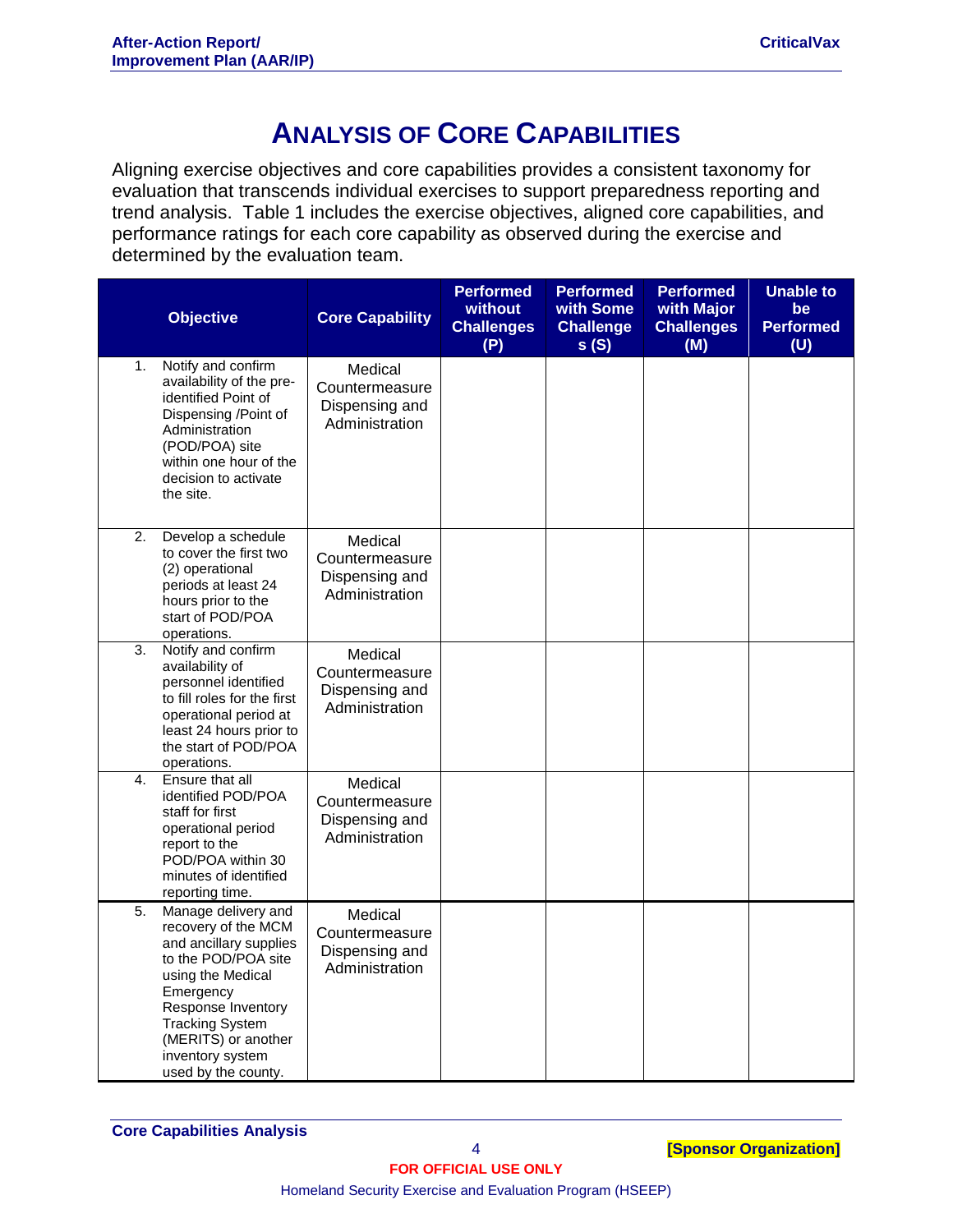|    | <b>Objective</b>                                                                                                                                                                                                                                                                                                                                     | <b>Core Capability</b>                                        | <b>Performed</b><br>without<br><b>Challenges</b><br>(P) | <b>Performed</b><br>with Some<br><b>Challenge</b><br>s(S) | <b>Performed</b><br>with Major<br><b>Challenges</b><br>(M) | <b>Unable to</b><br>be<br><b>Performed</b><br>(U) |
|----|------------------------------------------------------------------------------------------------------------------------------------------------------------------------------------------------------------------------------------------------------------------------------------------------------------------------------------------------------|---------------------------------------------------------------|---------------------------------------------------------|-----------------------------------------------------------|------------------------------------------------------------|---------------------------------------------------|
| 6. | Set up POD/POA<br>(materiel, layout,<br>supplies, stations for<br>staff) within six (6)<br>hours prior to<br>POD/POA<br>operations.                                                                                                                                                                                                                  | Medical<br>Countermeasure<br>Dispensing and<br>Administration |                                                         |                                                           |                                                            |                                                   |
| 7. | Inform public of<br>dispensing/administra<br>tion operations,<br>including locations,<br>time period of<br>availability, and<br>method of delivery at<br>least 48 hours prior to<br>start of POD/POA<br>operations.                                                                                                                                  | Medical<br>Countermeasure<br>Dispensing and<br>Administration |                                                         |                                                           |                                                            |                                                   |
| 8. | Activate the<br>Countermeasure<br>Data Management<br>System (CDMS) or<br>other online<br>electronic pre-<br>registration (e.g.,<br>eHealth Scheduling)<br>at least 48 hours<br>before POD/POA<br>operations start to<br>allow recipients to<br>register per planned<br>operational periods to<br>support social<br>distancing within the<br>POD/POA. | Medical<br>Countermeasure<br>Dispensing and<br>Administration |                                                         |                                                           |                                                            |                                                   |
| 9. | Ensure that<br>individuals with<br>access and functional<br>needs are provided<br>additional support as<br>requested.                                                                                                                                                                                                                                | Medical<br>Countermeasure<br>Dispensing and<br>Administration |                                                         |                                                           |                                                            |                                                   |
|    | 10. Provide Just-in-Time<br>Training (JITT) to<br>POD/POA staff and<br>volunteers within 24<br>hours before the start<br>of POD/POA<br>Operations.                                                                                                                                                                                                   | Medical<br>Countermeasure<br>Dispensing and<br>Administration |                                                         |                                                           |                                                            |                                                   |
|    | 11. Sustain MCM<br>administration<br>operations for three<br>(3) hours and<br>determine hourly<br>throughput based on<br>the throughput for the<br>specific POD/POA<br>plan for that site.                                                                                                                                                           | Medical<br>Countermeasure<br>Dispensing and<br>Administration |                                                         |                                                           |                                                            |                                                   |

**Core Capabilities Analysis**

Homeland Security Exercise and Evaluation Program (HSEEP)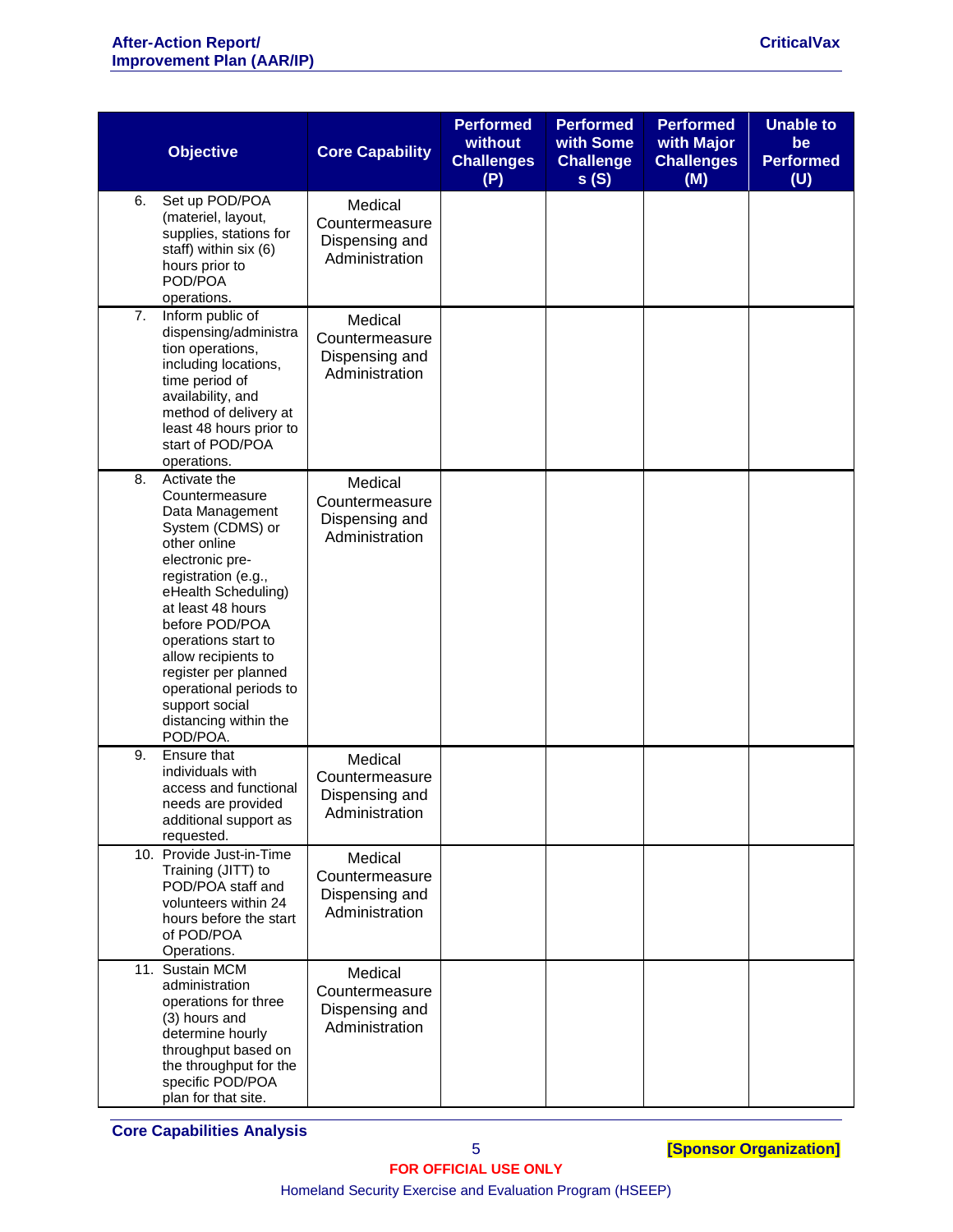| <b>Objective</b>                                                                                                                                                                                                                                                                                        | <b>Core Capability</b>                                        | <b>Performed</b><br>without<br><b>Challenges</b><br>(P) | <b>Performed</b><br>with Some<br><b>Challenge</b><br>s(S) | <b>Performed</b><br>with Major<br><b>Challenges</b><br>(M) | <b>Unable to</b><br>be<br><b>Performed</b><br>(U) |
|---------------------------------------------------------------------------------------------------------------------------------------------------------------------------------------------------------------------------------------------------------------------------------------------------------|---------------------------------------------------------------|---------------------------------------------------------|-----------------------------------------------------------|------------------------------------------------------------|---------------------------------------------------|
| 12.<br>Demonstrate<br>maintaining Cold<br>Chain storage of the<br>MCM in accordance<br>with package<br>instructions and the<br>"Vaccine Storage and<br>Handling Toolkit"<br>(January 2020)<br>throughout entire<br>POD operations.                                                                      | Medical<br>Countermeasure<br>Dispensing and<br>Administration |                                                         |                                                           |                                                            |                                                   |
| 13. Simulate/administer<br>MCM to affected<br>population for a three<br>(3) hour dispensing<br>period, and ensure<br>outcomes are<br>recorded in CDMS.<br>(Target: #5 in Health<br><b>Electronic Response</b><br>Data System<br>(HERDS) Security<br>Survey for the<br>POD/POA site being<br>exercised). | Medical<br>Countermeasure<br>Dispensing and<br>Administration |                                                         |                                                           |                                                            |                                                   |
| 14. Provide 100% of<br>recipients with<br>instructions on the<br>procedure for<br>reporting adverse<br>events and medical<br>follow-up immediately<br>after vaccine is<br>administered.                                                                                                                 | Medical<br>Countermeasure<br>Dispensing and<br>Administration |                                                         |                                                           |                                                            |                                                   |

#### **Ratings Definitions:**

- Performed without Challenges (P): The targets and critical tasks associated with the core capability were completed in a manner that achieved the objective(s) and did not negatively impact the performance of other activities. Performance of this activity did not contribute to additional health and/or safety risks for the public or for emergency workers, and it was conducted in accordance with applicable plans, policies, procedures, regulations, and laws.
- Performed with Some Challenges (S): The targets and critical tasks associated with the core capability were completed in a manner that achieved the objective(s) and did not negatively impact the performance of other activities. Performance of this activity did not contribute to additional health and/or safety risks for the public or for emergency workers, and it was conducted in accordance with applicable plans, policies, procedures, regulations, and laws. However, opportunities to enhance effectiveness and/or efficiency were identified.
- Performed with Major Challenges (M): The targets and critical tasks associated with the core capability were completed in a manner that achieved the objective(s), but some or all of the following were observed: demonstrated performance had a negative impact on the performance of other activities; contributed to additional health and/or safety risks for the public or for emergency workers; and/or was not conducted in accordance with applicable plans, policies, procedures, regulations, and laws.
- Unable to be Performed (U): The targets and critical tasks associated with the core capability were not performed in a manner that achieved the objective(s).

**Core Capabilities Analysis**

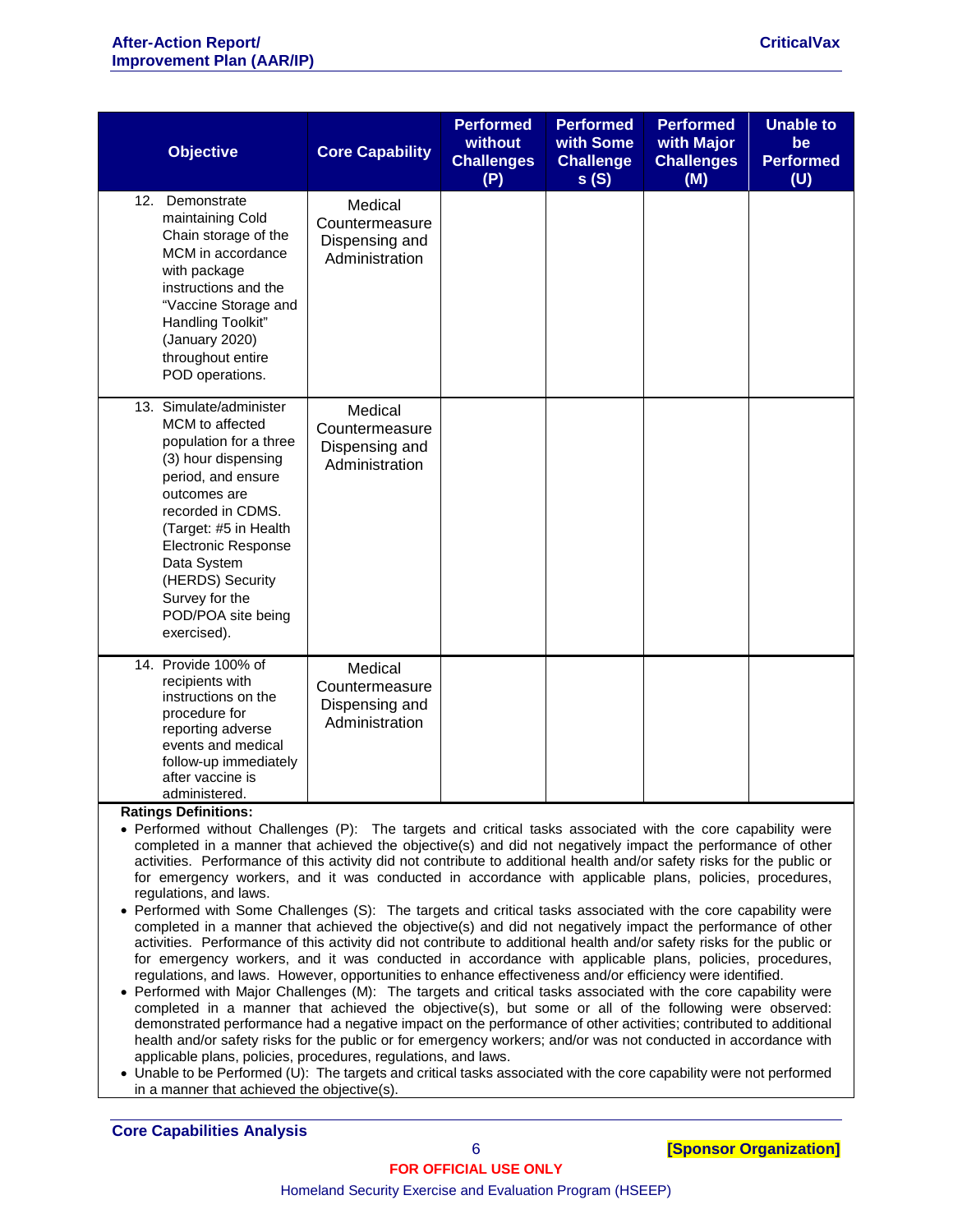#### **Table 1. Summary of Core Capability Performance**

The following sections provide an overview of the performance related to each exercise objective and associated core capability, highlighting strengths and areas for improvement.

### **Core Capability 1: Medical Countermeasure Dispensing and Administration**

Medical countermeasure dispensing is the ability to provide medical countermeasures (including vaccines, antiviral drugs, antibiotics, antitoxin, etc.) in support of treatment or prophylaxis (oral or vaccination) to the identified population in accordance with public health guidelines and/or recommendations.

#### **Objective 1: Notify and confirm availability of the pre-identified Point of Dispensing /Point of Administration (POD/POA) site within one hour of the decision to activate the site.**

#### **Strengths**

The **[full or partial]** capability level can be attributed to the following strengths:

**Strength 1:** [Observation statement]

**Strength 2:** [Observation statement]

**Strength 3:** [Observation statement]

Add additional, if appropriate

#### **Areas for Improvement**

The following areas require improvement to achieve the full capability level:

**Area for Improvement 1:** [Observation statement. This should clearly state the problem or gap; it should not include a recommendation or corrective action, as those will be documented in the Improvement Plan.]

**Reference:** [List any relevant plans, policies, procedures, regulations, or laws.]

**Analysis:** [Provide a root cause analysis or summary of why the full capability level was not achieved.]

**Area for Improvement 2:** [Observation statement]

**Reference:** [List any relevant plans, policies, procedures, regulations, or laws.]

**Analysis:** [Provide a root cause analysis or summary of why the full capability level was not achieved.]

**Core Capabilities Analysis**

7 **[Sponsor Organization]**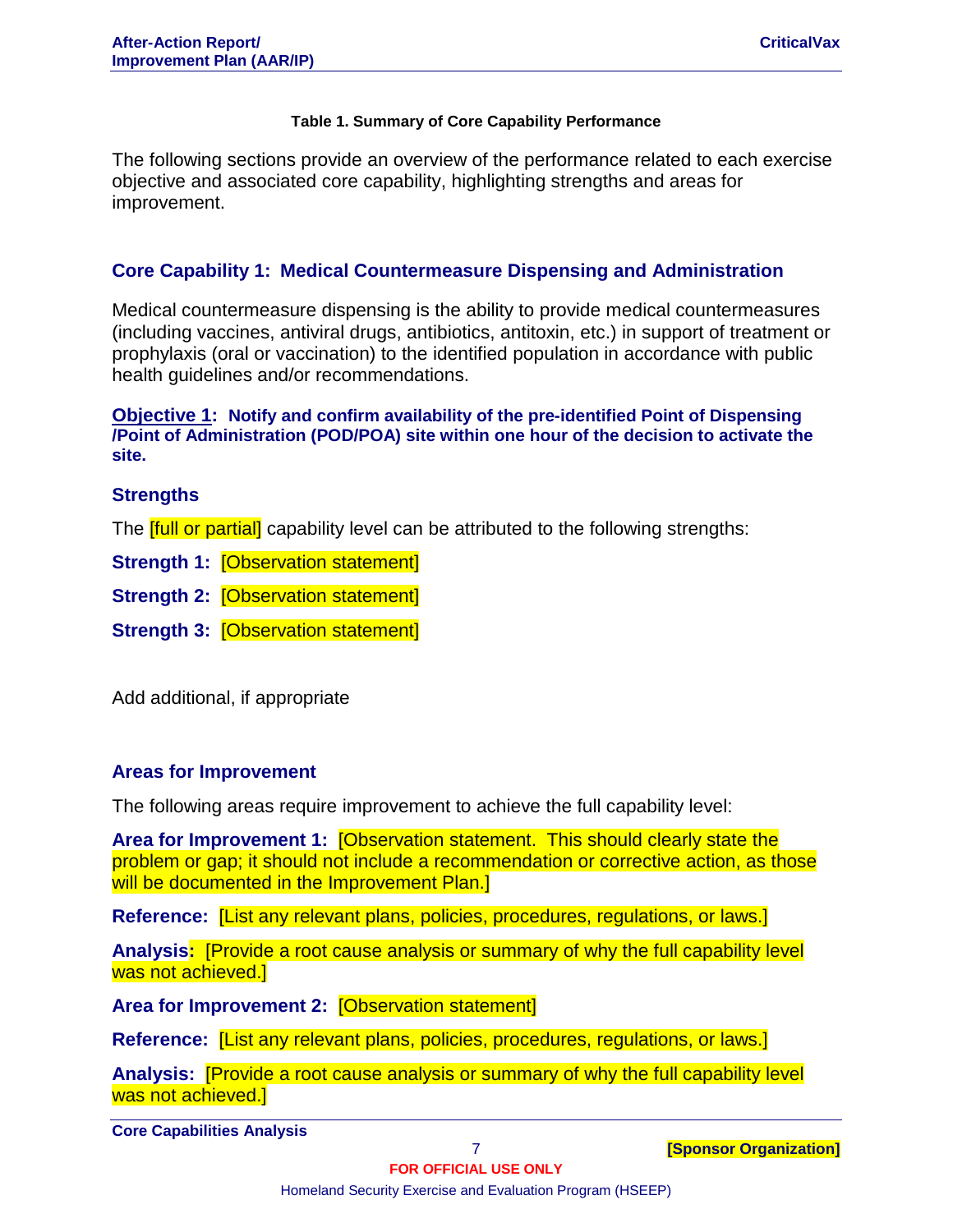Add additional, if necessary

\*\*\*\*\*\*\*\*\*\*\*\*\*\*\*\*\*\*\*\*\*\*\*\*\*\*\*\*\*\*\*\*\*\*\*\*\*\*\*\*\*\*\*\*\*\*\*\*\*\*\*\*\*\*\*\*\*\*\*\*\*\*\*\*\*\*\*\*\*\*\*\*\*\*\*\*\*\*\*\*\*\*\*\*\*\*\*\*\*\*\*\*\*\*\*\*\*\*\*\*

**Objective 2**: **Develop a schedule to cover the first two (2) operational periods at least 24 hours prior to the start of POD/POA operations.**

#### **Strengths**

The **[full or partial]** capability level can be attributed to the following strengths:

**Strength 1:** [Observation statement]

**Strength 2:** [Observation statement]

**Strength 3:** [Observation statement]

Add additional, if appropriate

#### **Areas for Improvement**

The following areas require improvement to achieve the full capability level:

**Area for Improvement 1:** [Observation statement. This should clearly state the problem or gap; it should not include a recommendation or corrective action, as those will be documented in the Improvement Plan.]

**Reference:** [List any relevant plans, policies, procedures, regulations, or laws.]

**Analysis:** [Provide a root cause analysis or summary of why the full capability level was not achieved.]

**Area for Improvement 2:** [Observation statement]

**Reference:** [List any relevant plans, policies, procedures, regulations, or laws.]

**Analysis:** [Provide a root cause analysis or summary of why the full capability level was not achieved.]

Add additional, if necessary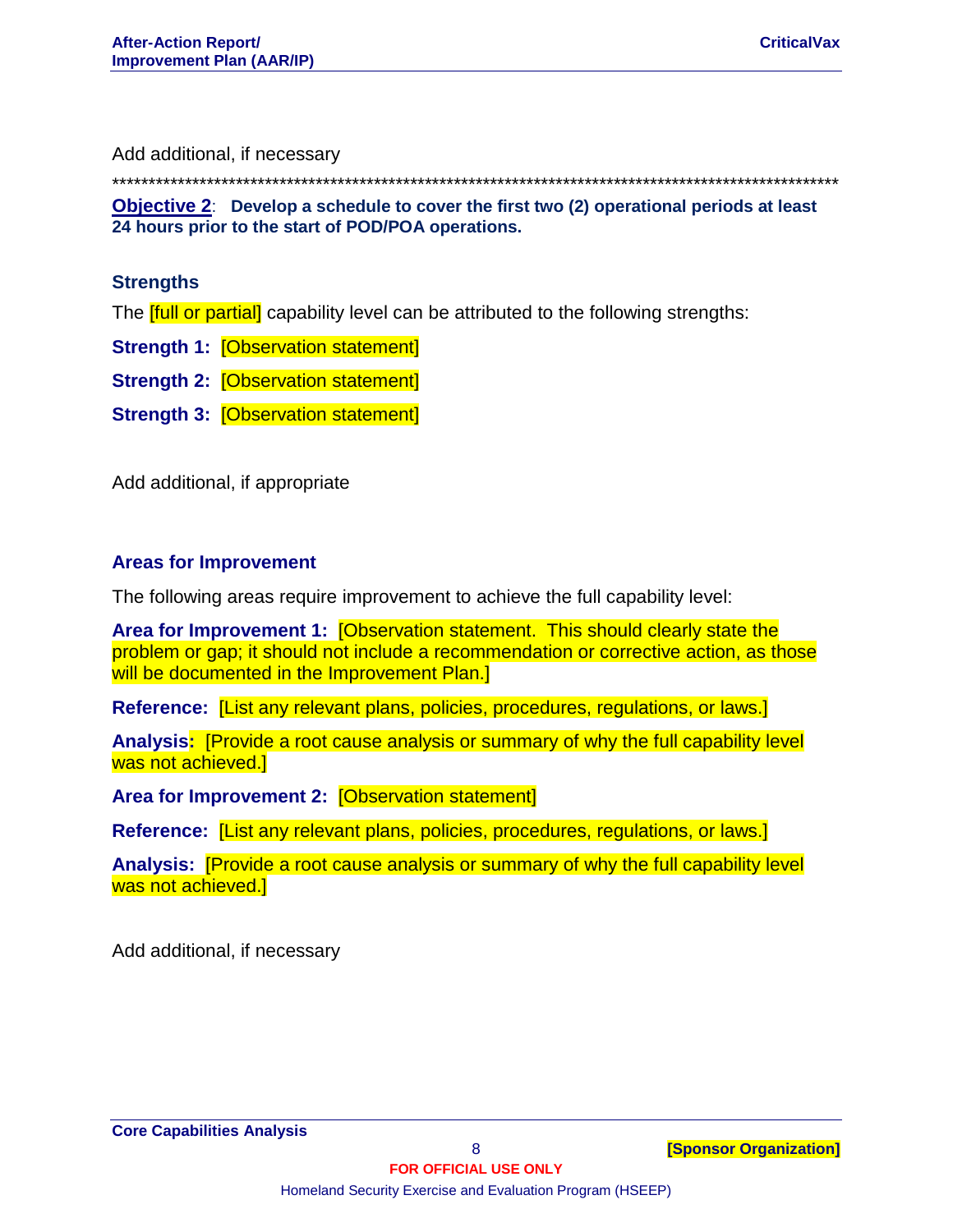Objective 3: Notify and confirm availability of personnel identified to fill roles for the first operational period at least 24 hours prior to the start of POD/POA operations.

#### **Strengths**

The **full or partial** capability level can be attributed to the following strengths:

**Strength 1: [Observation statement]** 

**Strength 2: [Observation statement]** 

**Strength 3: [Observation statement]** 

Add additional, if appropriate

#### **Areas for Improvement**

The following areas require improvement to achieve the full capability level:

Area for Improvement 1: [Observation statement. This should clearly state the problem or gap; it should not include a recommendation or corrective action, as those will be documented in the Improvement Plan.]

Reference: *[List any relevant plans, policies, procedures, regulations, or laws.]* 

Analysis: [Provide a root cause analysis or summary of why the full capability level was not achieved.]

Area for Improvement 2: [Observation statement]

Reference: [List any relevant plans, policies, procedures, regulations, or laws.]

Analysis: [Provide a root cause analysis or summary of why the full capability level was not achieved.]

Add additional, if necessary

\*\*\*\*\*\*\*\*\*\*\*\*\*\*\*\*\*\*\*\*\*\*\*\*\*\*\*\*\*\*\*\*\*\*\*\*\*\*

Objective 4: Ensure that all identified POD/POA staff for first operational period report to the POD/POA within 30 minutes of identified reporting time.

#### **Strengths**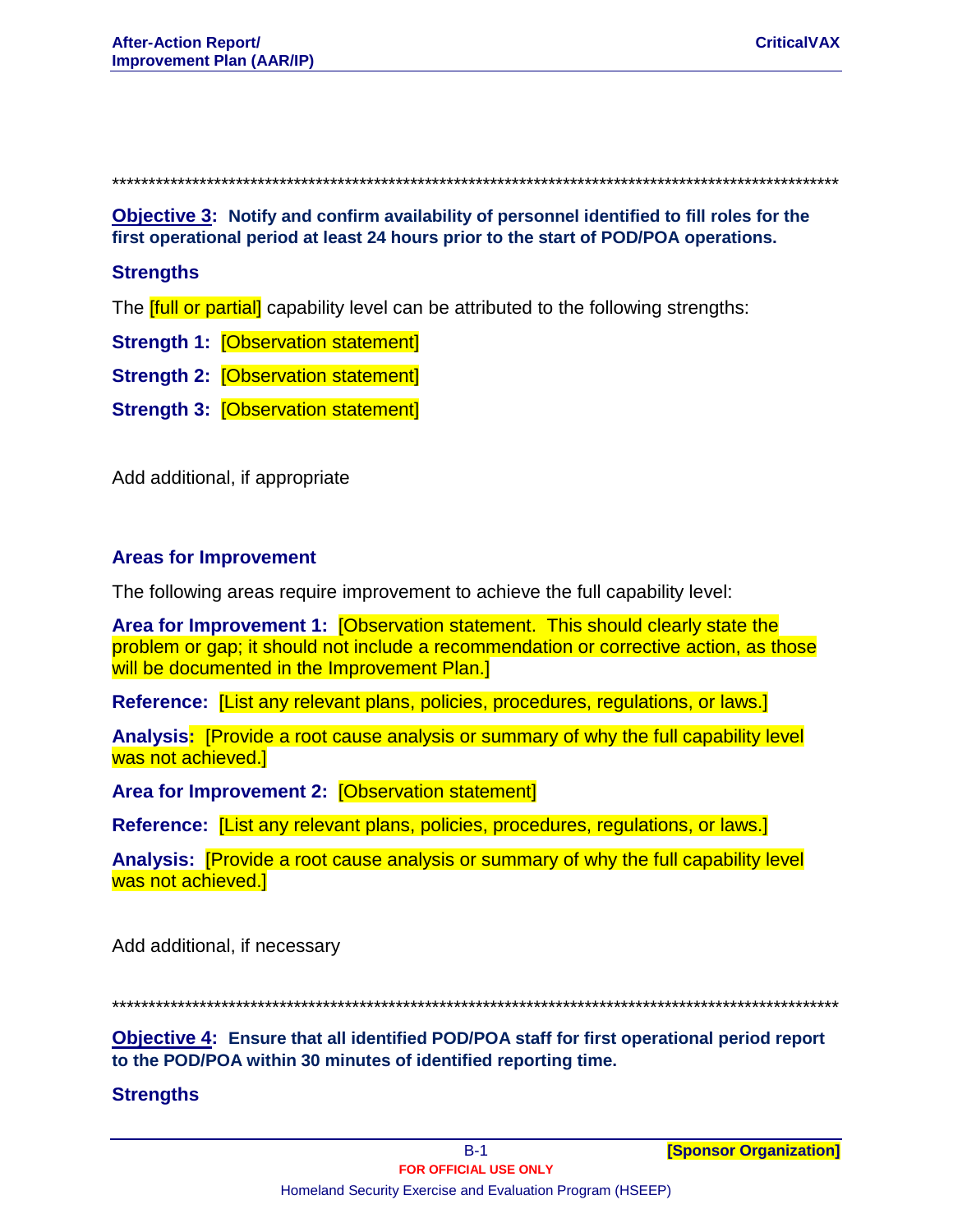The **ffull or partial** capability level can be attributed to the following strengths:

- **Strength 1: [Observation statement]**
- **Strength 2: [Observation statement]**
- **Strength 3: [Observation statement]**

Add additional, if appropriate

### **Areas for Improvement**

The following areas require improvement to achieve the full capability level:

Area for Improvement 1: [Observation statement. This should clearly state the problem or gap; it should not include a recommendation or corrective action, as those will be documented in the Improvement Plan.]

Reference: *[List any relevant plans, policies, procedures, requiations, or laws.]* 

Analysis: [Provide a root cause analysis or summary of why the full capability level was not achieved.]

Area for Improvement 2: [Observation statement]

Reference: [List any relevant plans, policies, procedures, regulations, or laws.]

Analysis: Provide a root cause analysis or summary of why the full capability level was not achieved.

Add additional, if necessary

**Objective 5:** Manage delivery and recovery of the MCM and ancillary supplies to the POD/POA site using the Medical Emergency Response Inventory Tracking System (MERITS) or another inventory system used by the county.

#### **Strengths**

The **full or partial** capability level can be attributed to the following strengths:

- **Strength 1: [Observation statement]**
- **Strength 2: [Observation statement]**
- **Strength 3: [Observation statement]**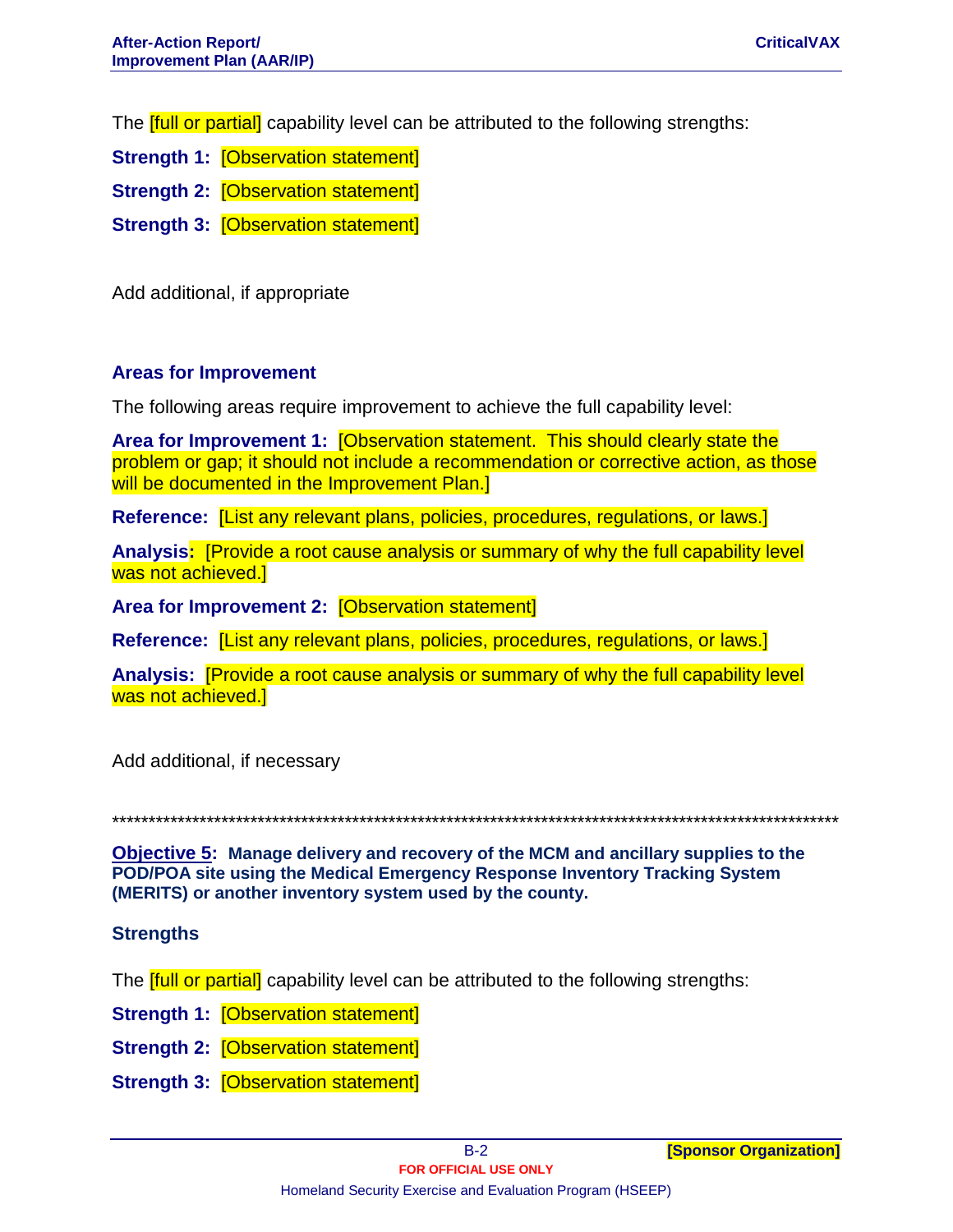Add additional, if appropriate

#### **Areas for Improvement**

The following areas require improvement to achieve the full capability level:

Area for Improvement 1: [Observation statement. This should clearly state the problem or gap; it should not include a recommendation or corrective action, as those will be documented in the Improvement Plan.]

Reference: *[List any relevant plans, policies, procedures, regulations, or laws.]* 

Analysis: Provide a root cause analysis or summary of why the full capability level was not achieved.]

Area for Improvement 2: [Observation statement]

Reference: [List any relevant plans, policies, procedures, regulations, or laws.]

Analysis: **[Provide a root cause analysis or summary of why the full capability level** was not achieved.]

Objective 6: Set up POD/POA (materiel, layout, supplies, stations for staff) within six (6) hours prior to POD/POA operations.

#### **Strengths**

The **full or partial** capability level can be attributed to the following strengths:

**Strength 1: [Observation statement]** 

**Strength 2: [Observation statement]** 

**Strength 3: [Observation statement]** 

Add additional, if appropriate

#### **Areas for Improvement**

The following areas require improvement to achieve the full capability level:

Area for Improvement 1: [Observation statement. This should clearly state the problem or gap; it should not include a recommendation or corrective action, as those will be documented in the Improvement Plan.]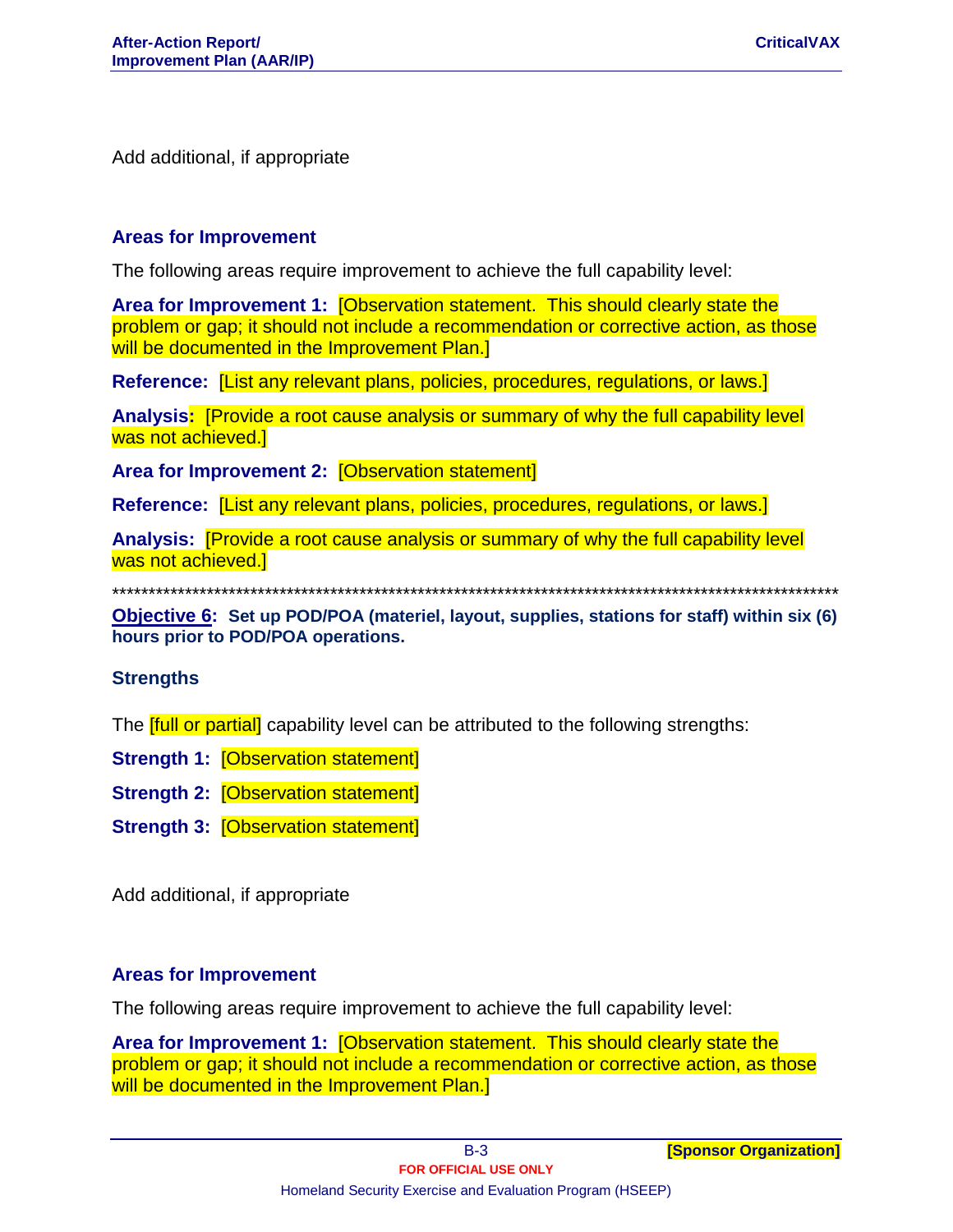**Reference:** [List any relevant plans, policies, procedures, regulations, or laws.]

**Analysis:** [Provide a root cause analysis or summary of why the full capability level was not achieved.]

**Area for Improvement 2:** [Observation statement]

**Reference:** [List any relevant plans, policies, procedures, regulations, or laws.]

**Analysis:** [Provide a root cause analysis or summary of why the full capability level was not achieved.

Add additional, if necessary

**Objective 7: Inform public of dispensing/administration operations, including locations, time period of availability, and method of delivery at least 48 hours prior to start of POD/POA operations.**

#### **Strengths**

The **[full or partial]** capability level can be attributed to the following strengths:

**Strength 1:** [Observation statement]

**Strength 2:** [Observation statement]

**Strength 3:** [Observation statement]

Add additional, if appropriate

#### **Areas for Improvement**

The following areas require improvement to achieve the full capability level:

**Area for Improvement 1:** [Observation statement. This should clearly state the problem or gap; it should not include a recommendation or corrective action, as those will be documented in the Improvement Plan.]

**Reference:** [List any relevant plans, policies, procedures, regulations, or laws.]

**Analysis:** [Provide a root cause analysis or summary of why the full capability level was not achieved.

**Area for Improvement 2:** [Observation statement]

**Reference:** [List any relevant plans, policies, procedures, regulations, or laws.]

**Analysis:** [Provide a root cause analysis or summary of why the full capability level was not achieved.]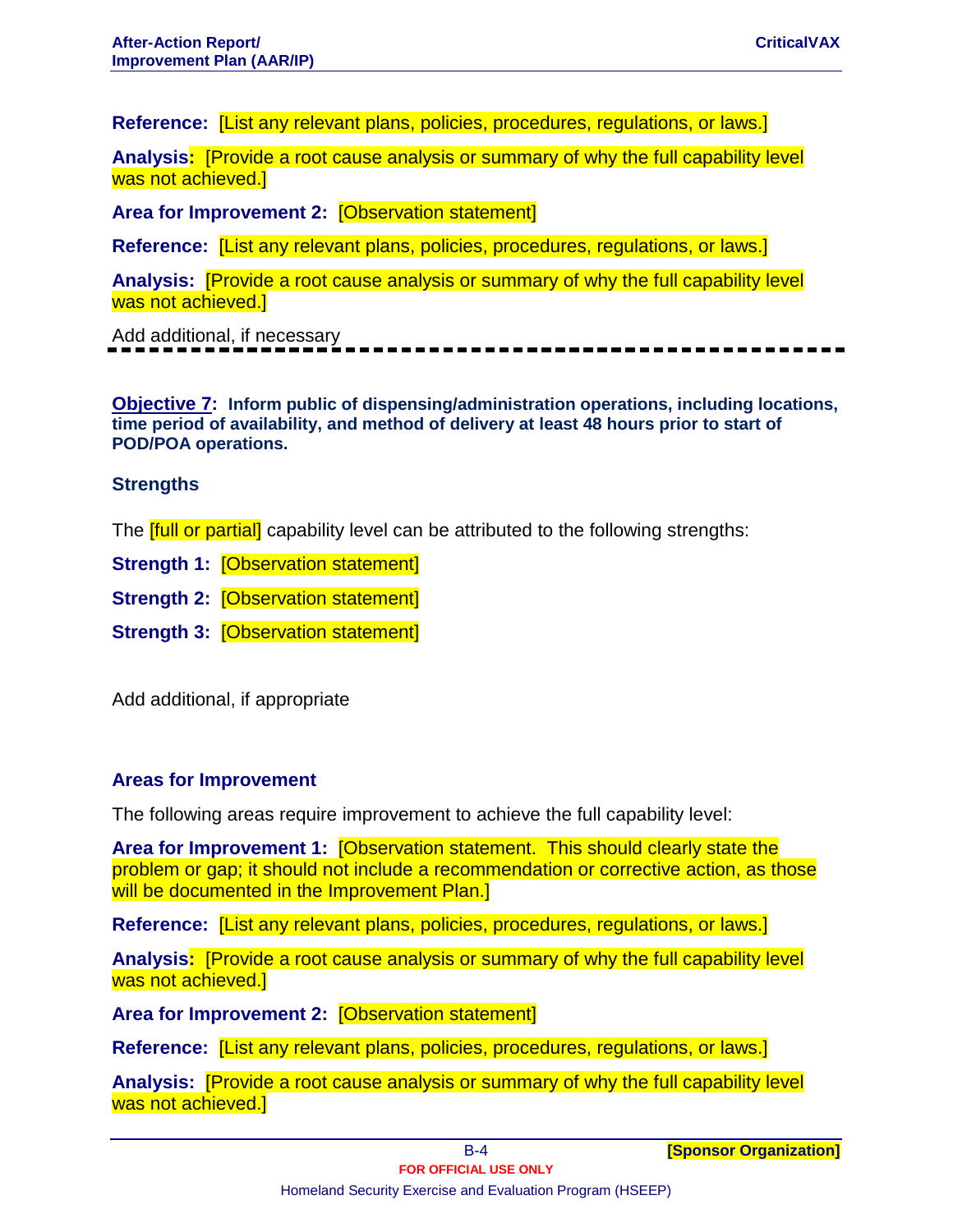Add additional, if necessary

\*\*\*\*\*\*\*\*\*\*\*\*\*\*\*\*\*\*\*\*\*\*\*\*\*\*\*\*\*\*\*\*\*\*\*\*\*\*\*\*\*\*\*\*\*\*\*\*\*\*\*\*\*\*\*\*\*\*\*\*\*\*\*\*\*\*\*\*\*\*\*\*\*\*\*\*\*\*\*\*\*\*\*\*\*\*\*\*\*\*\*\*\*\*\*\*\*\*\*\*

**Objective 8: Activate the Countermeasure Data Management System (CDMS) or other online electronic pre-registration (e.g., eHealth Scheduling) at least 48 hours before POD/POA operations start to allow recipients to register per planned operational periods to support social distancing within the POD/POA.**

#### **Strengths**

The **[full or partial]** capability level can be attributed to the following strengths:

- **Strength 1: [Observation statement]**
- **Strength 2: [Observation statement]**
- **Strength 3:** [Observation statement]

Add additional, if appropriate

#### **Areas for Improvement**

The following areas require improvement to achieve the full capability level:

**Area for Improvement 1:** [Observation statement. This should clearly state the problem or gap; it should not include a recommendation or corrective action, as those will be documented in the Improvement Plan.]

**Reference:** [List any relevant plans, policies, procedures, regulations, or laws.]

**Analysis:** [Provide a root cause analysis or summary of why the full capability level was not achieved.]

**Area for Improvement 2:** [Observation statement]

**Reference:** [List any relevant plans, policies, procedures, regulations, or laws.]

**Analysis:** [Provide a root cause analysis or summary of why the full capability level was not achieved.]

Add additional, if necessary

**Objective 9: Ensure that individuals with access and functional needs are provided additional support as requested.**

#### **Strengths**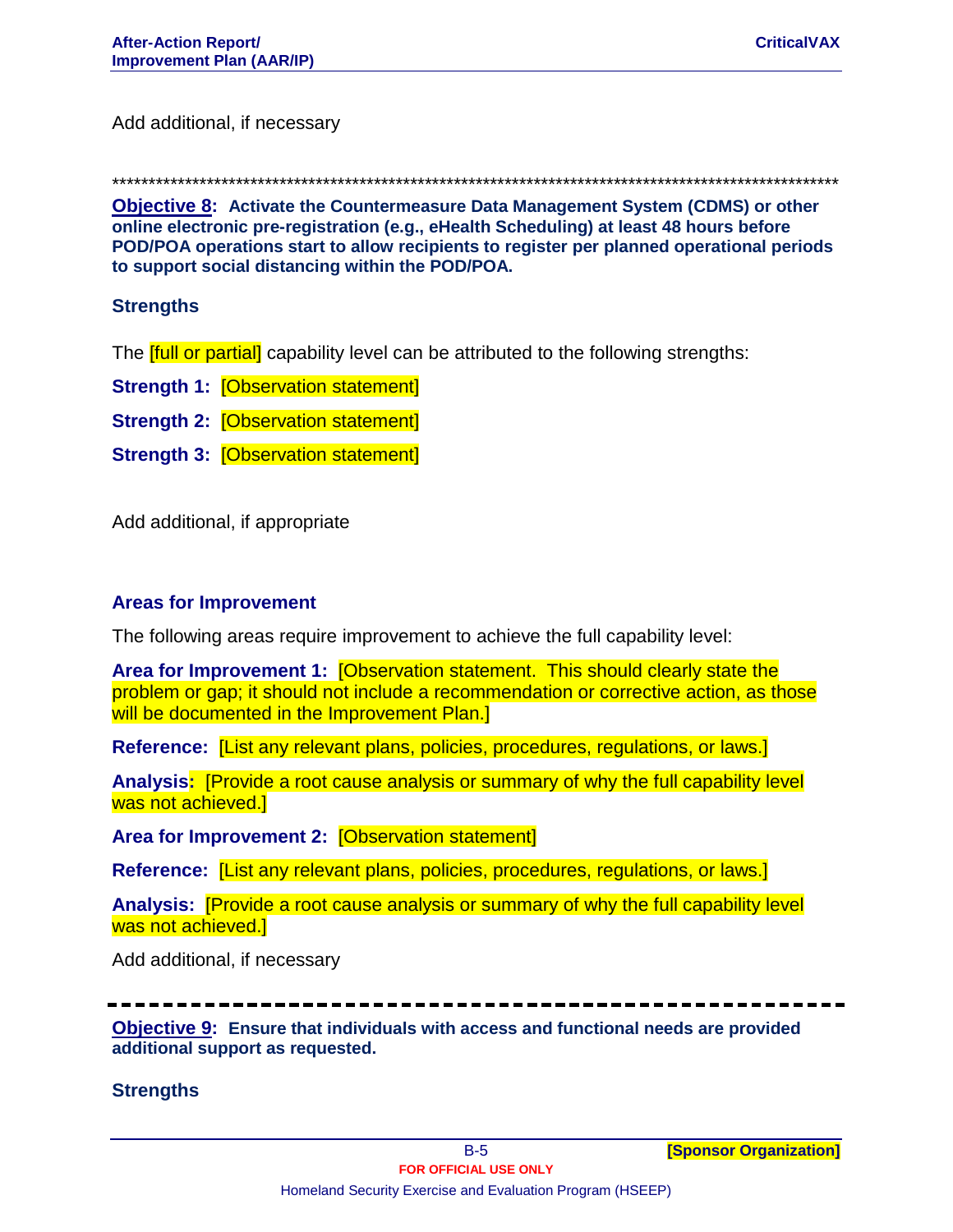The **[full or partial]** capability level can be attributed to the following strengths:

**Strength 1:** [Observation statement]

**Strength 2: [Observation statement]** 

**Strength 3:** [Observation statement]

Add additional, if appropriate

#### **Areas for Improvement**

The following areas require improvement to achieve the full capability level:

**Area for Improvement 1:** [Observation statement. This should clearly state the problem or gap; it should not include a recommendation or corrective action, as those will be documented in the Improvement Plan.]

**Reference:** [List any relevant plans, policies, procedures, regulations, or laws.]

**Analysis:** [Provide a root cause analysis or summary of why the full capability level was not achieved.]

**Area for Improvement 2:** [Observation statement]

**Reference:** [List any relevant plans, policies, procedures, regulations, or laws.]

**Analysis:** [Provide a root cause analysis or summary of why the full capability level was not achieved.]

Add additional, if necessary

**Objective 10: Provide Just-in-Time Training (JITT) to POD/POA staff and volunteers within 24 hours before the start of POD/POA Operations.**

#### **Strengths**

The **[full or partial]** capability level can be attributed to the following strengths:

**Strength 1:** [Observation statement]

**Strength 2:** [Observation statement]

**Strength 3:** [Observation statement]

Add additional, if appropriate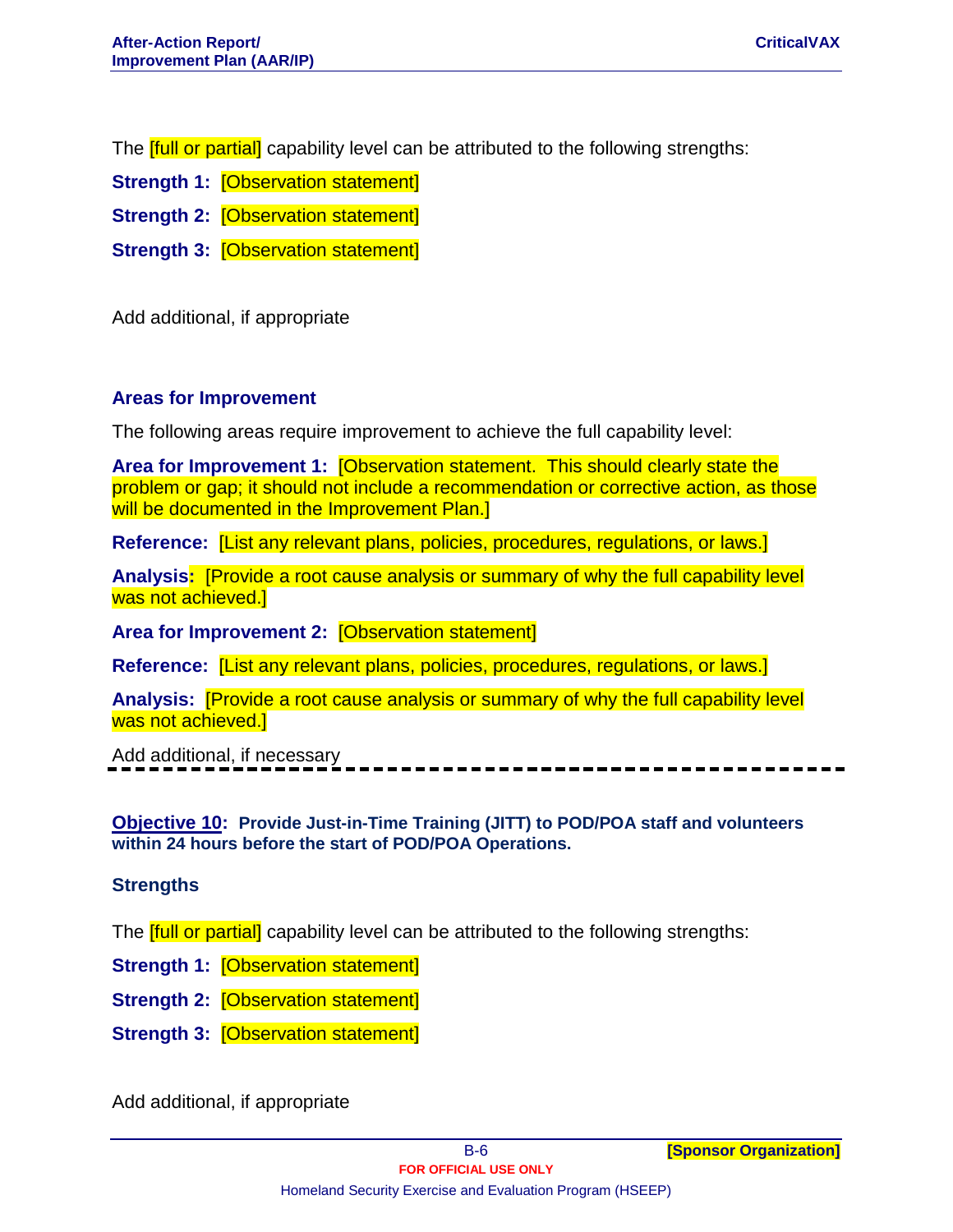#### **Areas for Improvement**

The following areas require improvement to achieve the full capability level:

**Area for Improvement 1:** [Observation statement. This should clearly state the problem or gap; it should not include a recommendation or corrective action, as those will be documented in the Improvement Plan.]

**Reference:** [List any relevant plans, policies, procedures, regulations, or laws.]

**Analysis:** [Provide a root cause analysis or summary of why the full capability level was not achieved.]

**Area for Improvement 2:** [Observation statement]

**Reference:** [List any relevant plans, policies, procedures, regulations, or laws.]

**Analysis:** [Provide a root cause analysis or summary of why the full capability level was not achieved.]

Add additional, if necessary

**Objective 11: Sustain MCM administration operations for three (3) hours and determine hourly throughput based on the throughput for the specific POD/POA plan for that site.**

#### **Strengths**

The **[full or partial]** capability level can be attributed to the following strengths:

**Strength 1:** [Observation statement]

**Strength 2: [Observation statement]** 

**Strength 3:** [Observation statement]

Add additional, if appropriate

#### **Areas for Improvement**

The following areas require improvement to achieve the full capability level:

**Area for Improvement 1:** [Observation statement. This should clearly state the problem or gap; it should not include a recommendation or corrective action, as those will be documented in the Improvement Plan.]

**Reference:** [List any relevant plans, policies, procedures, regulations, or laws.]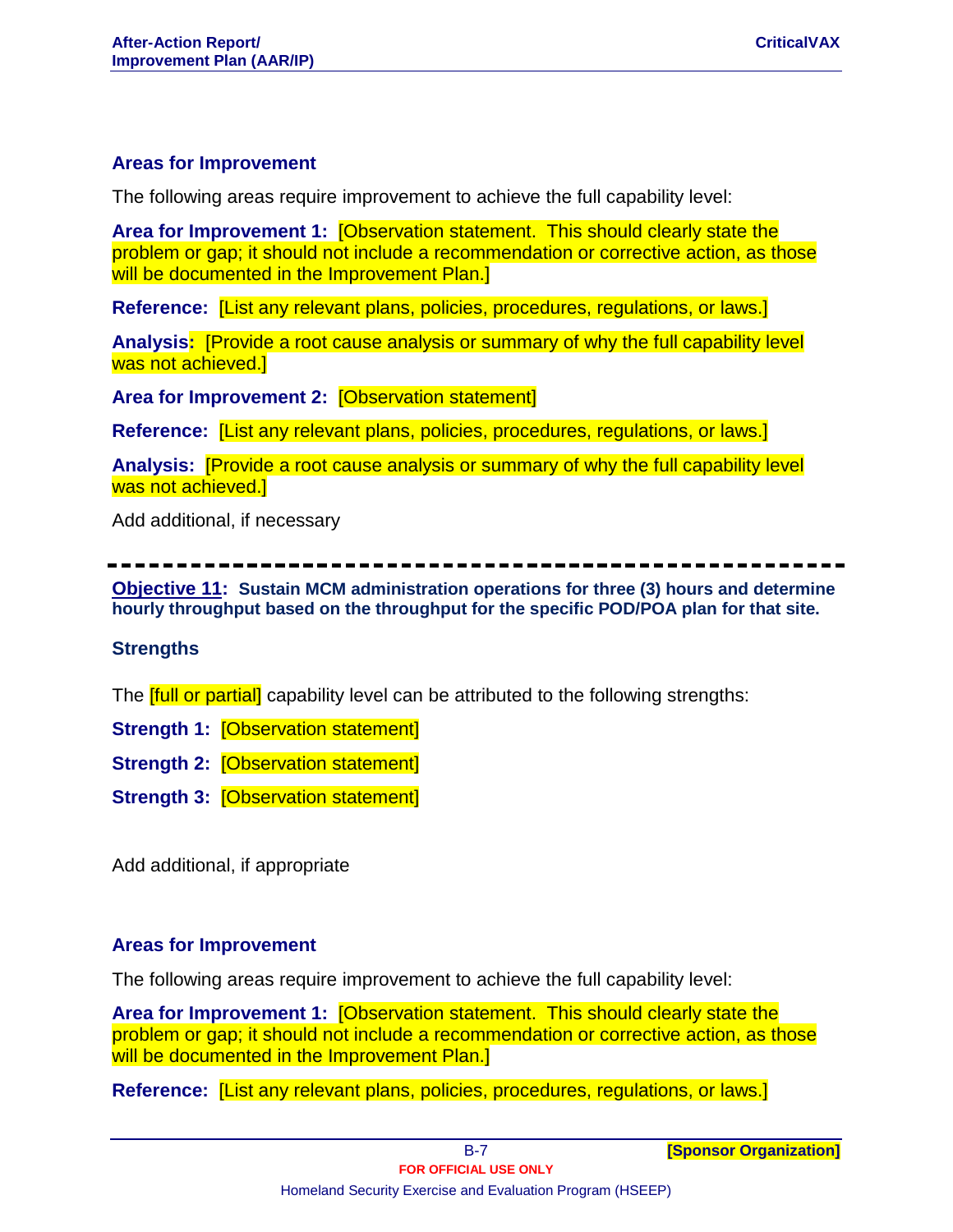**Analysis:** [Provide a root cause analysis or summary of why the full capability level was not achieved.

**Area for Improvement 2:** [Observation statement]

**Reference:** [List any relevant plans, policies, procedures, regulations, or laws.]

**Analysis:** [Provide a root cause analysis or summary of why the full capability level was not achieved.

Add additional, if necessary

**Objective 12: Demonstrate maintaining Cold Chain storage of the MCM in accordance with package instructions and the "Vaccine Storage and Handling Toolkit" (January 2020) throughout entire POD operations.**

### **Strengths**

The **[full or partial]** capability level can be attributed to the following strengths:

**Strength 1:** [Observation statement]

**Strength 2:** [Observation statement]

**Strength 3:** [Observation statement]

Add additional, if appropriate

#### **Areas for Improvement**

The following areas require improvement to achieve the full capability level:

**Area for Improvement 1:** [Observation statement. This should clearly state the problem or gap; it should not include a recommendation or corrective action, as those will be documented in the Improvement Plan.]

**Reference:** [List any relevant plans, policies, procedures, regulations, or laws.]

**Analysis:** [Provide a root cause analysis or summary of why the full capability level was not achieved.]

**Area for Improvement 2:** [Observation statement]

**Reference:** [List any relevant plans, policies, procedures, regulations, or laws.]

**Analysis:** [Provide a root cause analysis or summary of why the full capability level was not achieved.]

Add additional, if necessary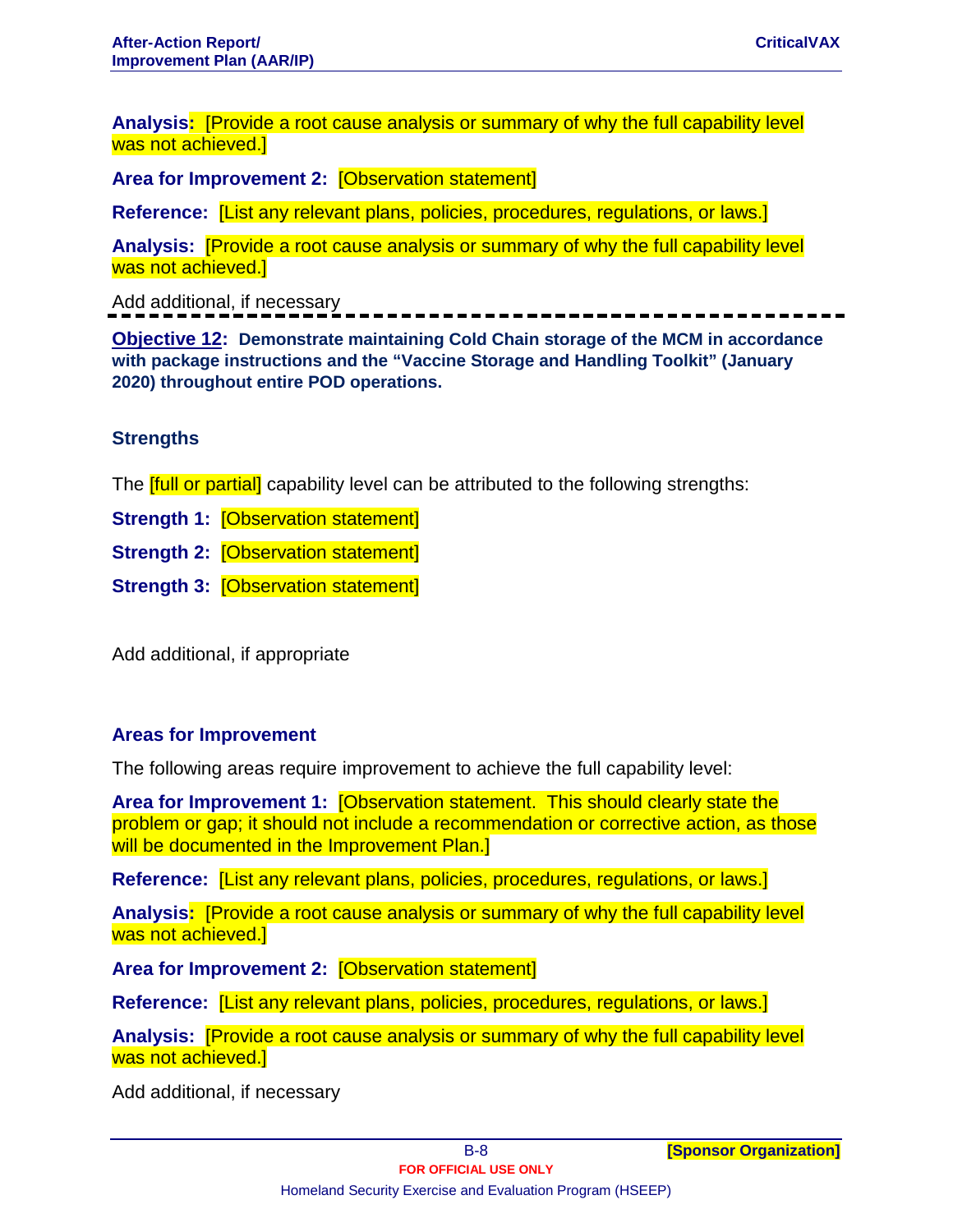**Objective 13: Simulate/administer MCM to affected population for a three (3) hour dispensing period, and ensure outcomes are recorded in CDMS. (Target: #5 in Health Electronic Response Data System (HERDS) Security Survey for the POD/POA site being exercised).**

### **Strengths**

The **[full or partial]** capability level can be attributed to the following strengths:

**Strength 1:** [Observation statement]

**Strength 2:** [Observation statement]

**Strength 3: [Observation statement]** 

Add additional, if appropriate

#### **Areas for Improvement**

The following areas require improvement to achieve the full capability level:

**Area for Improvement 1:** [Observation statement. This should clearly state the problem or gap; it should not include a recommendation or corrective action, as those will be documented in the Improvement Plan.

**Reference:** [List any relevant plans, policies, procedures, regulations, or laws.]

**Analysis:** [Provide a root cause analysis or summary of why the full capability level was not achieved.]

**Area for Improvement 2:** [Observation statement]

**Reference:** [List any relevant plans, policies, procedures, regulations, or laws.]

**Analysis:** [Provide a root cause analysis or summary of why the full capability level was not achieved.]

Add additional, if necessary

\*\*\*\*\*\*\*\*\*\*\*\*\*\*\*\*\*\*\*\*\*\*\*\*\*\*\*\*\*\*\*\*\*\*\*\*\*\*\*\*\*\*\*\*\*\*\*\*\*\*\*\*\*\*\*\*\*\*\*\*\*\*\*\*\*\*\*\*\*\*\*\*\*\*\*\*\*\*\*\*\*\*\*\*\*\*\*\*\*\*\*\*\*\*\*\*\*\*\*\*

**Objective 14: Provide 100% of recipients with instructions on the procedure for reporting adverse events and medical follow-up immediately after vaccine is administered.**

#### **Strengths**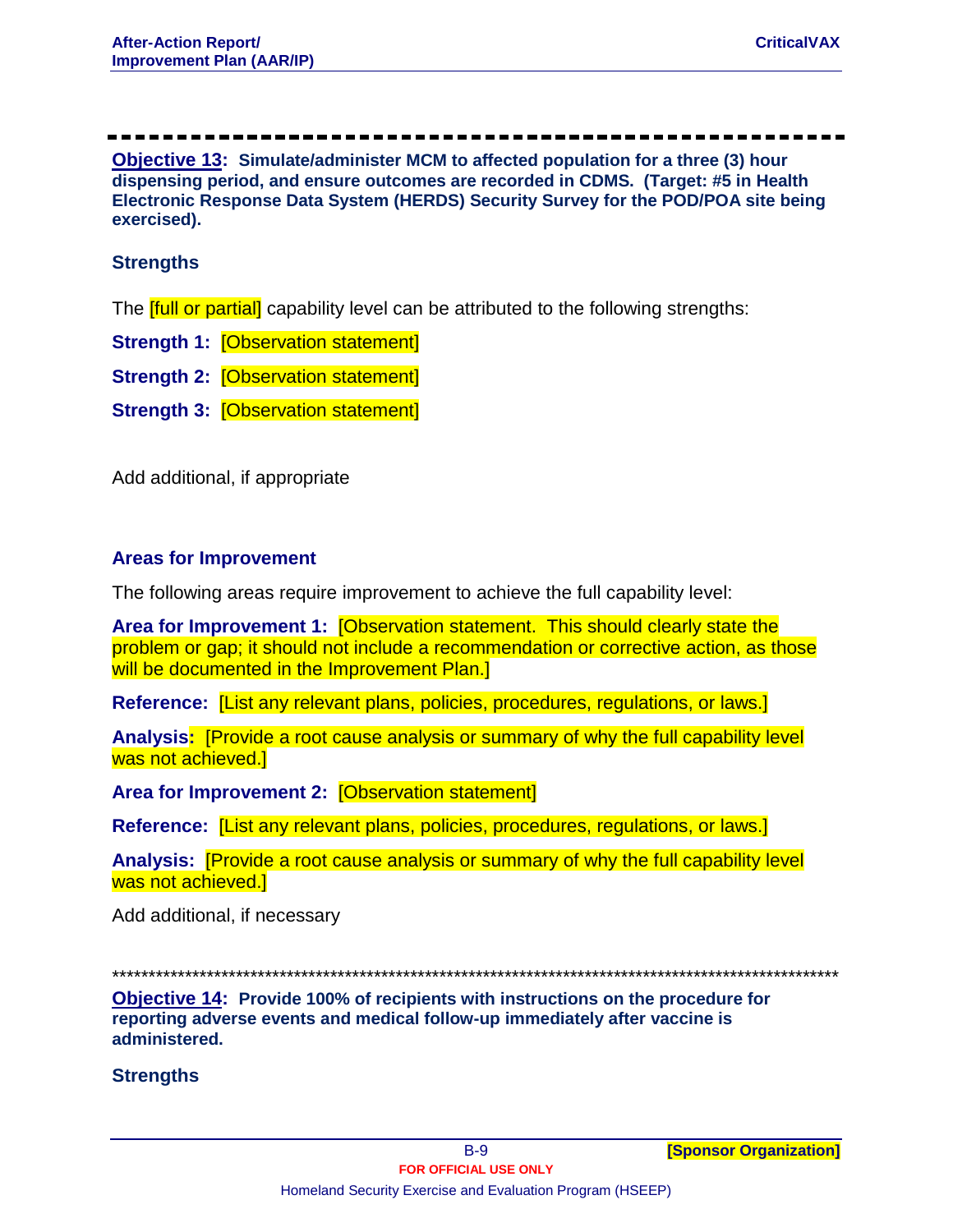The **ffull or partial** capability level can be attributed to the following strengths:

- **Strength 1: [Observation statement]**
- **Strength 2: [Observation statement]**
- **Strength 3: [Observation statement]**

Add additional, if appropriate

### **Areas for Improvement**

The following areas require improvement to achieve the full capability level:

Area for Improvement 1: [Observation statement. This should clearly state the problem or gap; it should not include a recommendation or corrective action, as those will be documented in the Improvement Plan.]

Reference: *[List any relevant plans, policies, procedures, regulations, or laws.]* 

Analysis: [Provide a root cause analysis or summary of why the full capability level was not achieved.]

Area for Improvement 2: [Observation statement]

Reference: [List any relevant plans, policies, procedures, regulations, or laws.]

Analysis: Provide a root cause analysis or summary of why the full capability level was not achieved.]

Add additional, if necessary

•••••••••••••••••••••••••••<del>•</del>•<del>•</del>•<del>•</del>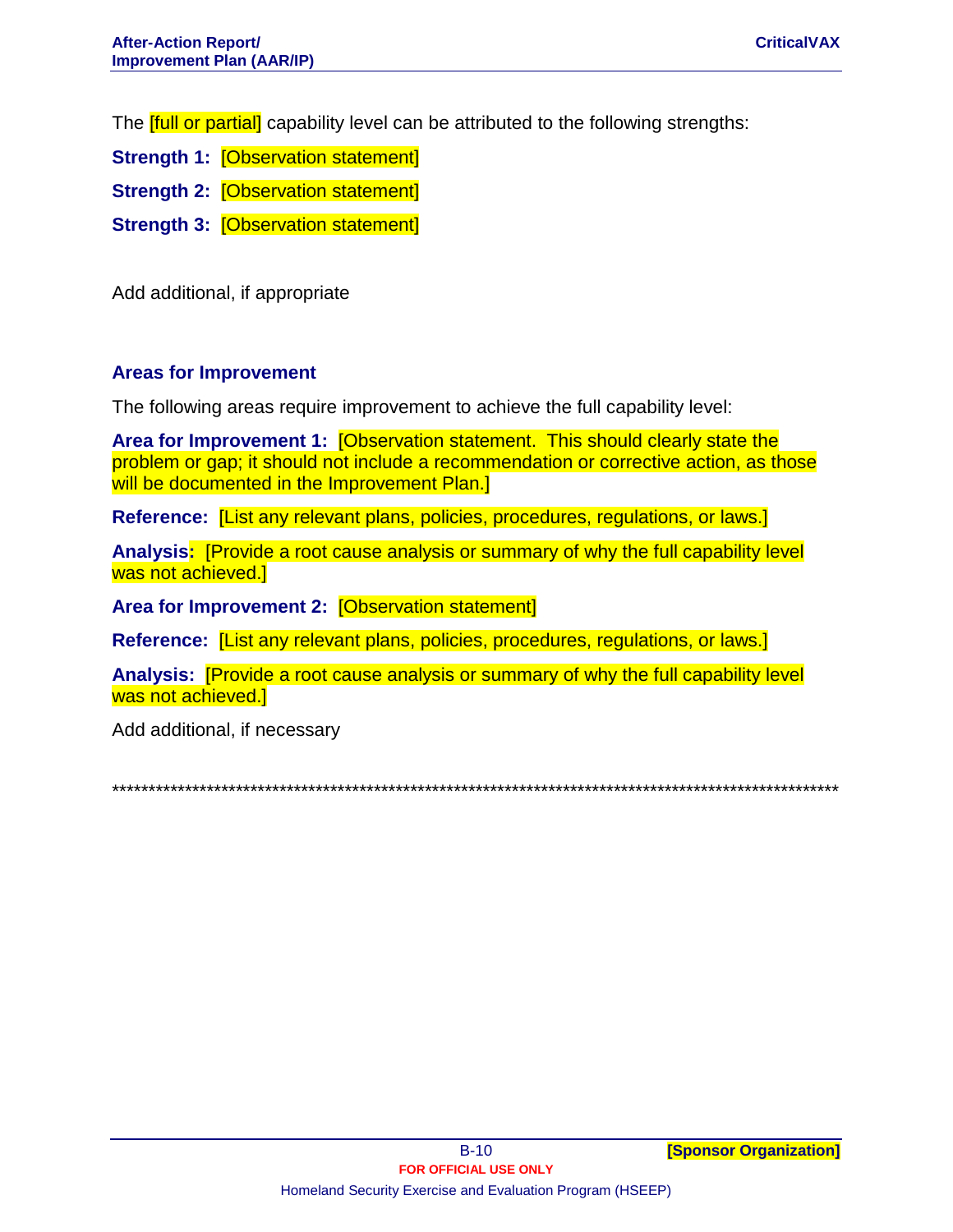### **APPENDIX A: IMPROVEMENT PLAN**

This IP has been developed specifically for [<mark>Organization or Jurisdiction</mark>] as a result of **CriticalVAX** conducted on [date of exercise].

| <b>Core Capability</b> | <b>Issue/Area for</b><br><b>Improvement</b> | <b>Corrective</b><br><b>Action</b> | <b>Capability</b><br>Element <sup>1</sup> | <b>Primary</b><br><b>Responsible</b><br><b>Organization</b> | <b>Organization</b><br>POC | <b>Start</b><br><b>Date</b> | <b>Completion</b><br><b>Date</b> |
|------------------------|---------------------------------------------|------------------------------------|-------------------------------------------|-------------------------------------------------------------|----------------------------|-----------------------------|----------------------------------|
| Capability             |                                             |                                    |                                           |                                                             |                            |                             |                                  |
|                        |                                             |                                    |                                           |                                                             |                            |                             |                                  |
|                        |                                             |                                    |                                           |                                                             |                            |                             |                                  |
| Capability             |                                             |                                    |                                           |                                                             |                            |                             |                                  |
|                        | Etc.                                        |                                    |                                           |                                                             |                            |                             |                                  |

<sup>1</sup> Capability Elements are: Planning, Organization, Equipment, Training, Exercises and Corrective Actions, Policy, Personnel, or Resources.

\_\_\_\_\_\_\_\_\_\_\_\_\_\_\_\_\_\_\_\_\_\_\_\_\_\_\_\_\_\_\_\_\_\_\_\_\_\_\_\_\_\_\_\_\_\_